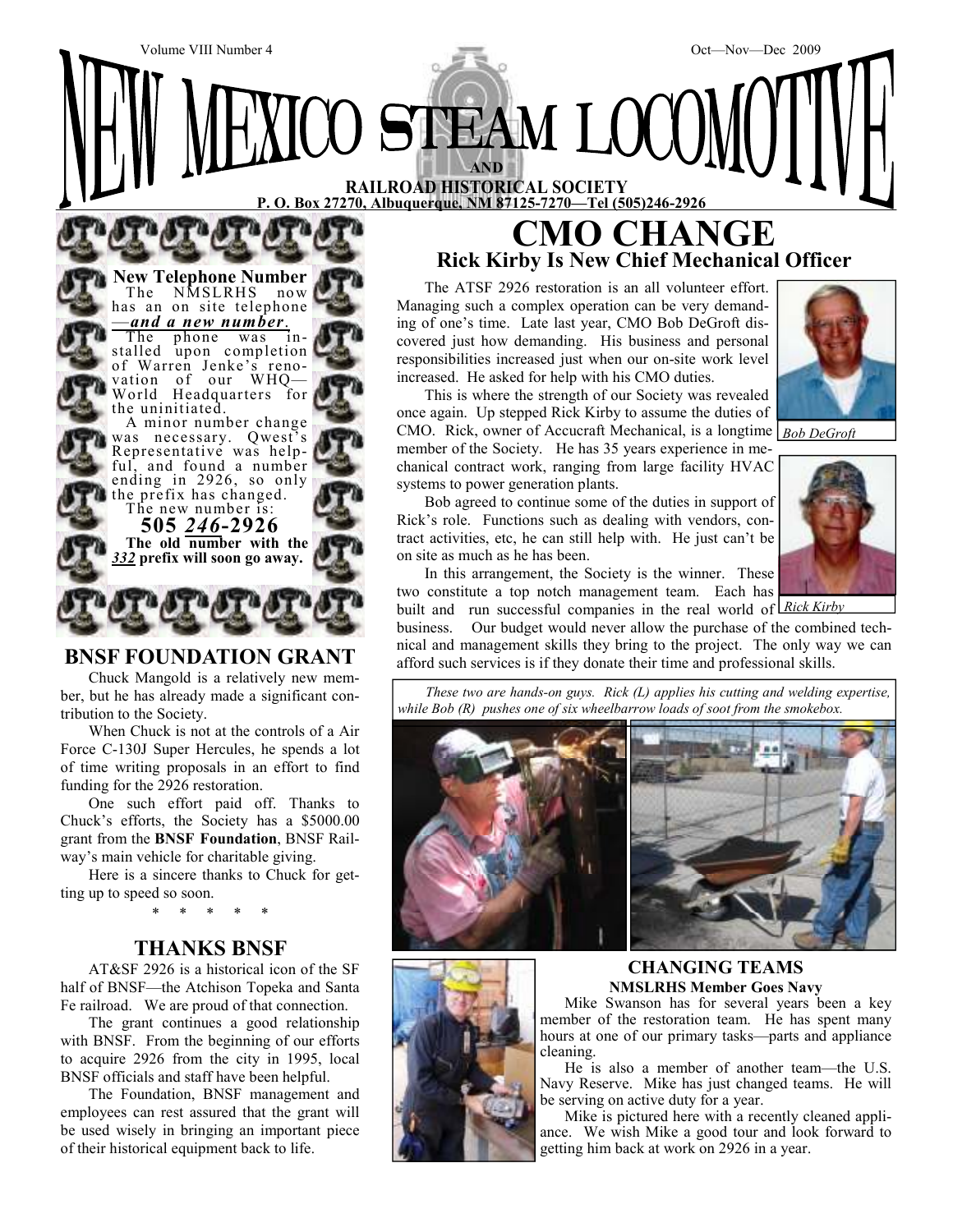| This newsletter is published quarterly by the<br>New Mexico Steam Locomotive and Railroad |
|-------------------------------------------------------------------------------------------|
| Historical Society, a Non-Profit Corporation.                                             |
| President <sub>Michael</sub> F. Hartshorne                                                |
|                                                                                           |
| Chief Mechanical Officer—— Rick Kirby                                                     |
| Chief Safety Officer___________Jon Spargo                                                 |
| Newsletter Editor-Boyle L. Caton                                                          |
|                                                                                           |
| MAIL ADDRESS: NMSL&RHS                                                                    |
| P.O. BOX 27270                                                                            |
| Albuquerque, NM 87125-7270                                                                |
| web: www.nmslrhs.org<br>Tel: (505)246-2926                                                |

#### **MEMBERS SADDENED BY DEATHS**

Late 2009 saw the passing of two Society members. We extend our condolences to their families. Both will be sorely missed by our members as well.

#### **Richard J. (Dick) Sons**



Dick Sons, 73, an original Society member (He was Member  $# 4$ ) passed away in November. An electrical engineer, he retired from Sandia National Labs after a career of 31 years.

A lifelong rail fan, rail modeler, ham radio operator, and skilled photographer, Dick was also an accomplished classical accordionist.

Dick was especially helpful in one specific role. When Sandia Labs donated a rail car mover to the WHEELS museum, it was loaned to us. Dick could operate it. He had operated it at the Labs. He drove it to the site and trained other members to operate it.



*Early on a Sunday morning in May 2002, Dick drives 'Lurch' up 5th St en route to our site.* 

The car mover is an extremely useful piece of equipment. Because of its ungainly appearance, it was nicknamed 'Lurch'. Lurch can move the locomotive, the tender, and any other rolling stock we might encounter.

# **BANGING ON A 2900** *Mike Hartshorne, President NMSL&RHS*

*The member featured in this issue doesn't bang on 2926. He is too busy banging on a keyboard, printer, and related computer equipment. But as our IT chief, he plays a very critical role in the restoration project. In describing Marlin Allison and his role in the project, President Mike Hartshorne provides proof that not every product of Española is an Española joke.—Editor* 

Born on November 6, 1955 in Española, New Mexico was the son of a city civil servant, Marlin. This local boy grew up after the Chili Line was long gone from Espanola. He did the things kids did going to school and helped his mother clean up after her job as a bartender in the Mel Patch Lounge.

In that establishment Marlin once met Burl Ives, one of my childhood stars, and a man who could sing a good railroad song. He also met ATSF 2926 as a youngster.

Marlin made trips to the big city, Albuquerque, with his mom to shop. She always stopped on  $4<sup>th</sup>$  street to let the kids play on the  $2926$  in Coronado Park.



*Young Marlin in 1956 in front of a typical New Mexico adobe wall.* 

After graduation from Española High School in 1974 Marlin went to Wyoming to work in the oil fields for the summer. He learned quick about that line of work and enlisted in the USAF on December 6, 1974 leaving for Lackland AFB for his start as a "rainbow" recruit. (I'm told by authoritative sources that we cannot call them rainbows anymore but I lived in San Antonio for 10 years and thought that was a pretty good description of the incoming parade of youngsters about to get a tight haircut and definitely non-rainbow uniforms.) Marlin got his basic training there and was sent to Texas where he trained as an aircraft mechanic for the F-4 Phantom.

Then it was off to Luke AFB in Phoenix to be a crew chief on that aircraft and where his life would take a big turn. A gal named Barbara took her girlfriend to flirt with the airmen in Marlin's organizational barracks. When Barb spotted Marlin for the first time she immediately announced "that is the man I'm going to marry".



*Barbara isn't really so short. The little guy in the first picture grew tall.* 

 She did, but she had to chase him a long way. Barely old enough for his first legal beer, Marlin had completed training, and had been posted to England at RAF Upper Heyford north of Oxford.

 On April 30, 1977 they tied the knot at the Registrar of Births, Deaths, and Marriage in Brackley, England. While settling into married life and his new USAF assignment, Marlin had another adjustment.

 He was enrolled in a quickie course in F-111 maintenance when a savvy first sergeant had a better idea. He grabbed Marlin for a transient maintenance outfit where he would work on a lot of different aircraft including F-105s, ancient Canadian F-83s, German F-104s and help with the restoration of a B-17, Sally B (still flying as recently as the August Rougham Air Display 2009), and an A-26 (since wrecked).

In November 1981 it was back to the states for Marlin with a posting to George AFB near Los Angeles. He almost made it to the F-4 flight line but was needed as an F-4 maintenance instructor instead. That was doing well

*(Continued on Page 4)*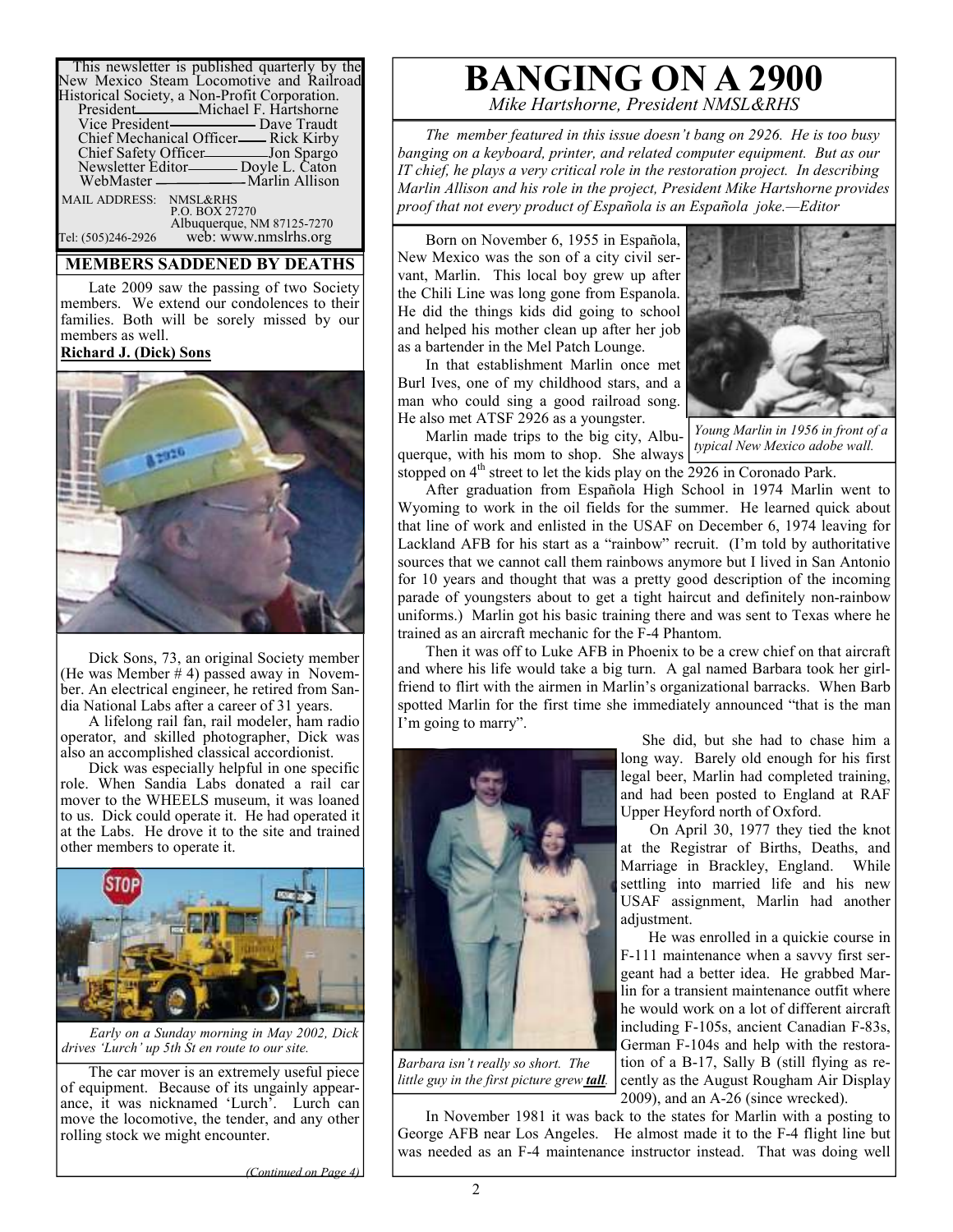until a buddy recruited him to train as a flight engineer for the C5A/B. That meant first surviving survival training at Fairchild AFB in Washington and then three months of basic instruction in Altus, Oklahoma, a month back at George, and then another three months of advanced training in Altus. Then, finally a duty assignment at Dover Delaware.

Flying out of Dover, Marlin's C5 trips would take him all over the globe. Once he left for Germany, then to Saudi Arabia, Diego Garcia, the Philippines, Japan, Hawaii and finally back to Dover completing a circuit of the world



"hauling trash". The cargo could be a couple of M1 tanks or inventory for the Base Exchange or anything in between.

 Then in 1991 came Desert Storm. It would pile on the flight hours. Instead of 300 per year it was 900 in less than that, —and some very interesting cargo. An East German Scud launcher with Frog missiles in the same load with a Patriot battery had to be hauled to Florida for testing. The hard work, long hours, and longer flights during Desert Storm earned Marlin the U.S. Air Force Air Medal.

 Torrejón Air Base in Spain was a good place to gas-up between the states and Dhahran. Dhahran did not have fuel so each trip in included a quick

*(Above) Marlin at his C5 duty assignment at Dover. (Below) And in his 'office', a C5 flight engineer's console.* 



hop to a gas station at King Fahd Airport to wait in a gas line before flying home. Marlin flew a few missions he still can't talk about.

After medical retirement from the USAF in 1992, Marlin and Barb came back to Albuquerque. He enrolled at TVI and began working there as a computer jockey in their testing division. He became a member of a local ham radio club (K5MHA). At a tailgate function one day, another member, Travis Atwell, tipped him off about the NMSL&RHS.

In '03 Marlin walked in and signed up. We were just beginning to accumulate a large amount of information that called for an IT manager. He immediately put his computer knowledge and experience to work helping the Society. His IT skills became key to keeping the outfit running. He has served as a board member and is now focused on some serious upgrades to our already popular website.

In a visit to 2926 you might not find him inside the boiler or lugging wrenches. Look for him in the reefer behind a computer keeping our records and restoration business straight.



*Marlin, Española native and our IT guru, with wife, Barbara.*

Lots of folks who never see the 2926 in person can track the project because Marlin is moving our electrons around. Not the dirtiest job on the site but one of the most important! The little boy who played on the 2926 in Coronado Park is now a big boy. And now he is back with that lovely big machine. Where have I heard that story before?



#### **TWO VERY DIFFERENT BIRDS:**

*(L) Sally B, the WWII era B-17 Flying Fortress that Marlin worked on at Upper Heyford. It is just a few months younger than AT&SF 2926. (R) A C-5 Galaxy on which Marlin served as flight engineer. COST: B-17—\$238,329 C-5—\$152.8 to \$179 Million (fiscal 1998 dollars)*